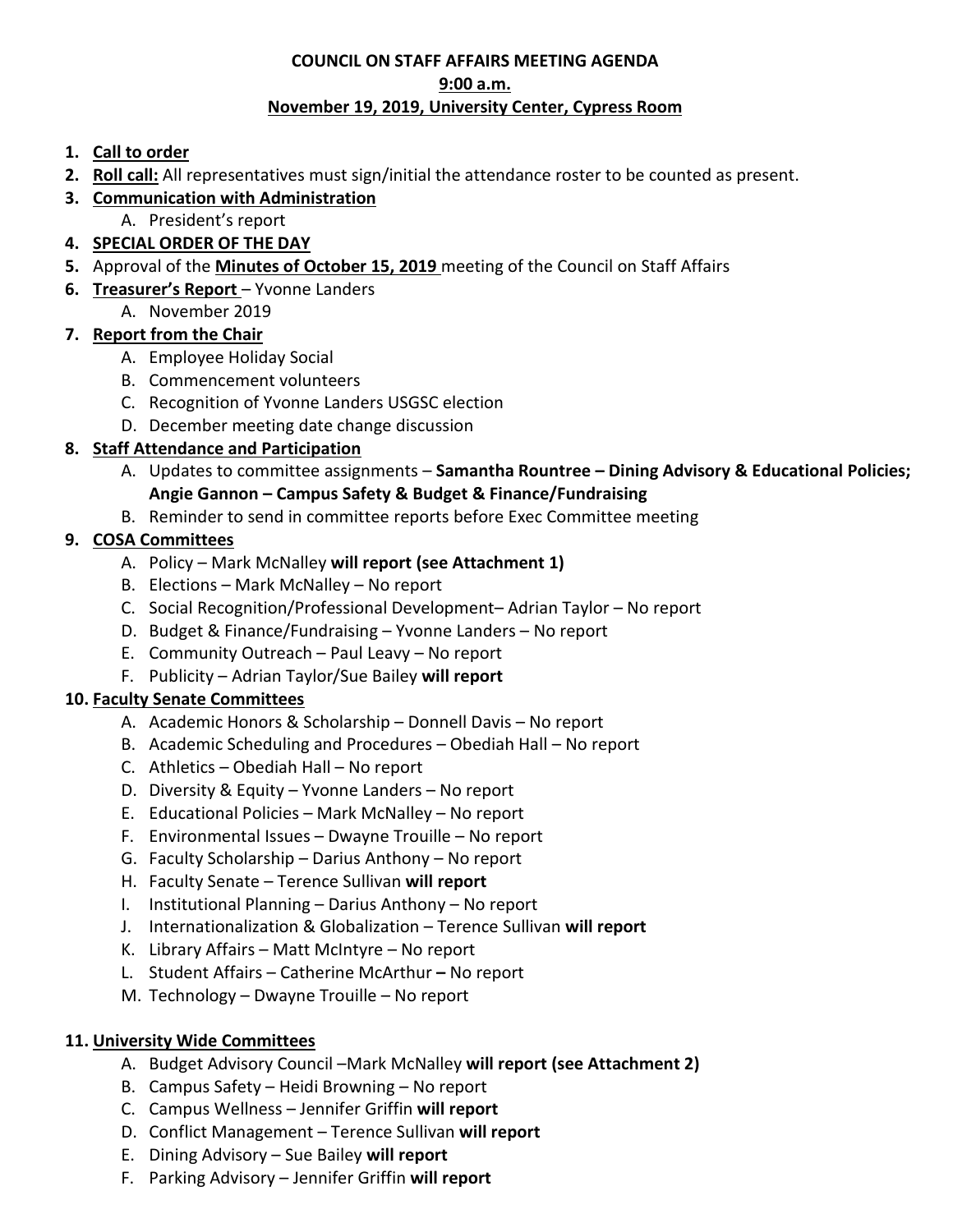- G. Parking Appeals Paul Leavy No report
- H. Retiree Association Yvonne Landers No report
- **12. Old Business**
- **13. New Business**
- **14. Adjournment**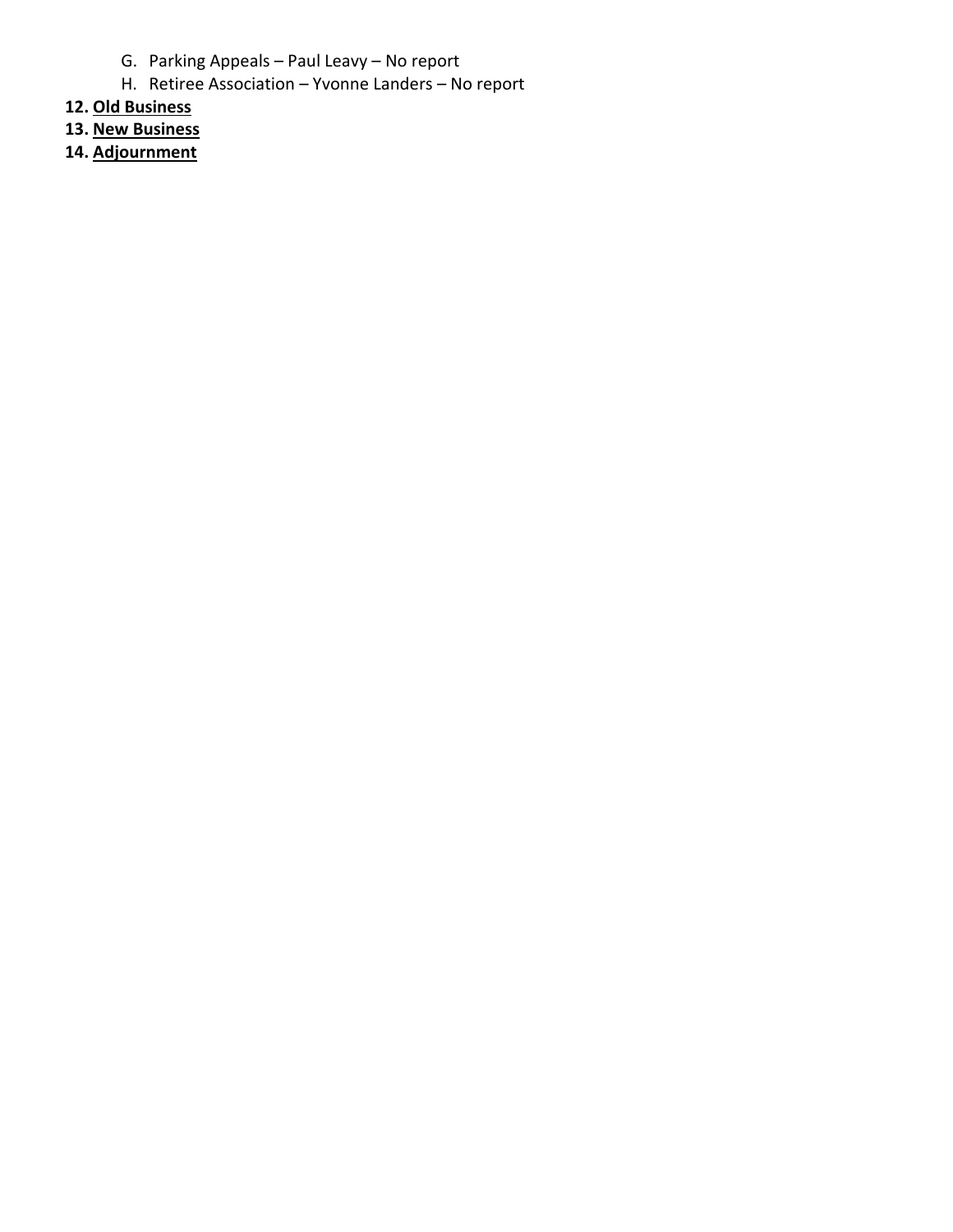# **Proposal A-C: Addressing Minor Errors in COSA By-Laws**

Submitted by: Mark McNalley Proposed and Voted on by Policy Committee Electronically on 9/25/19 Presented to COSA Executive Committee on October 10/1/19

#### **Background**

According to the COSA By-Laws, the Policy Committee is to review our By-Laws on an annual basis. On our first review of the By-Laws I noticed a few numerical and grammatical errors. This proposal is to correct those minor issues.

#### **Proposal A. Current By-Laws**

Section V: Meetings

- A. Regular Meetings
	- 1. Regular meetings…
	- 2. The calendar of meetings…
	- 3. Items to be reported…
	- 6. The COSA Chair shall…

#### **Proposal A. Change to By-Laws**

Section V: Meetings

- A. Regular Meetings
	- 1. Regular meetings…
	- 2. The calendar of meetings…
	- 3. Items to be reported…
	- 4. The COSA Chair shall…

#### **Proposal B. Current By-Laws**

Section I: Purpose and Authority B. COSA will participate in the process…

#### **Proposal B. Change to By-Laws**

Section I: Purpose and Authority B. COSA participates in the process…

#### **Proposal C. Current By-Laws**

Section IX: By-Laws

A. The Parliamentarian shall maintain the Bylaws with the assistance of the Policy Committee and review by the Executive Committee. The Bylaws shall be reviewed as needed and no less than once every three (3) years.

B. Any proposed amendments will be read at the next COSA monthly meeting, and voted on by the elected Representatives at the following COSA monthly meeting. Actions are posted on the COSA website. Changes to the Bylaws require a two-thirds vote of the COSA elected Representatives.

#### **Proposal C. Change to By-Laws**

-Rename Section IX to Amendments. Strike portions of Section A. as it is already stated in the Policy Committee section of the By-Laws. Add clarifying statements regarding posting of Amendments in By-Laws and on website.

Section IX: By-Laws-Amendment to the By-Laws

A. The Parliamentarian shall maintain the Bylaws with the assistance of the Policy Committee and review by the Executive Committee. The Bylaws shall be reviewed as needed and no less than once every three (3) years. Any proposed amendments will be read at the next COSA monthly meeting, and voted on by the elected Representatives at the following COSA monthly meeting.

- B. Amendments to the Bylaws require a two-thirds vote of the COSA elected Representatives.
- C. Amendments are listed chronologically in the Amendments section of the COSA By-Laws and posted on the COSA website.